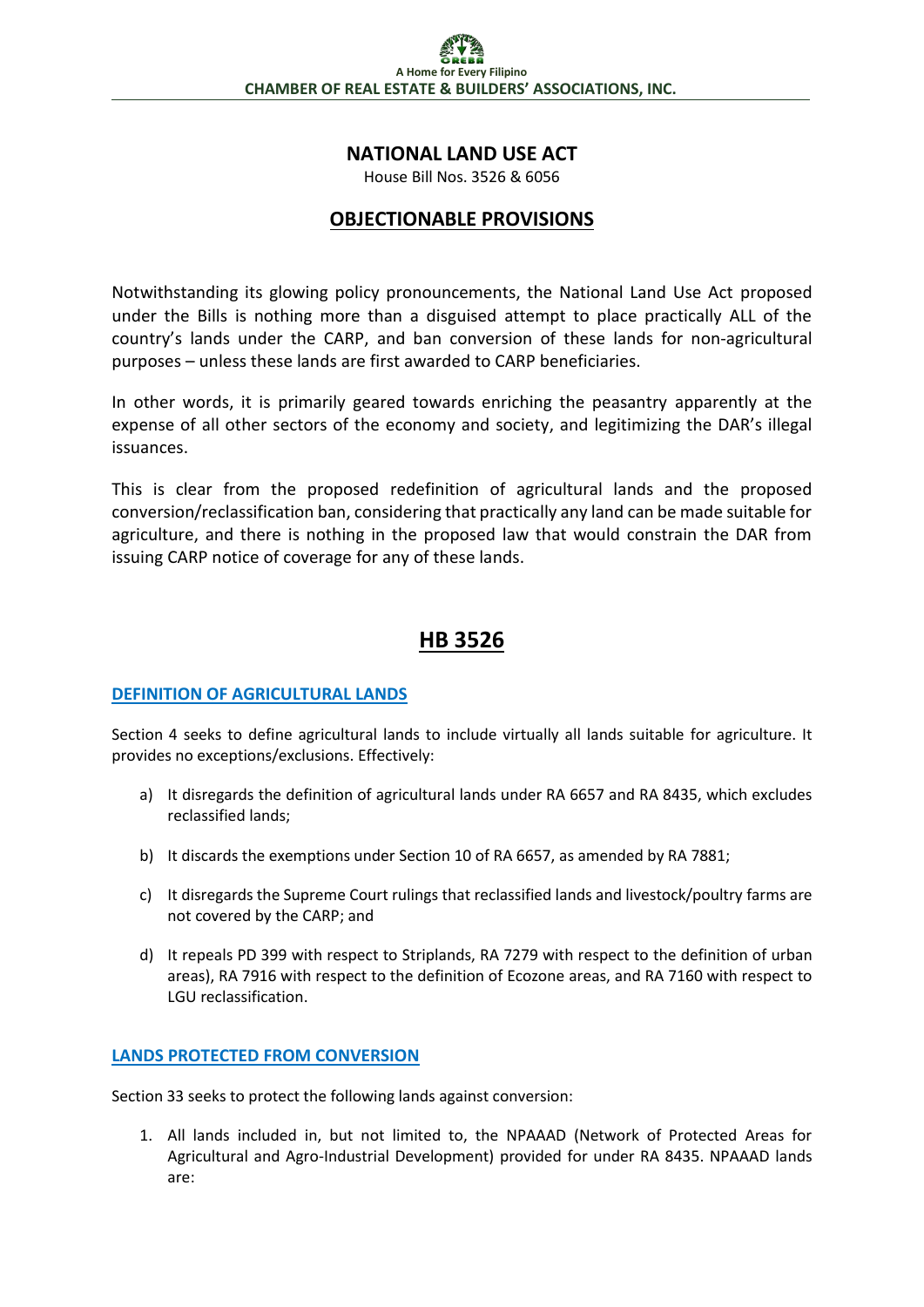- a) all irrigated areas;
- b) all irrigable lands covered by irrigation funding commitment;
- c) all alluvial plain lands whether irrigated or not;
- d) agro-industrial croplands;
- e) highlands (500 meter & above); and
- f) all agricultural lands that are ecologically fragile.
- 2. All lands covered by CARP notices of compulsory acquisition and various other DAR notices.

### **CONVERSION/RECLASSIFICATION BAN**

Section 33 also provides for a total conversion ban on agricultural lands:

- a) Pending completion of mapping/identification of NPAAAD lands and SAFDZ lands within the NPAAAD; and
- b) Pending preparation/completion of the NPFP (National Physical Framework Plan) which incorporates these lands.

The conversion moratorium is also effectively a reclassification moratorium, since Section 33 also provides that LGU reclassification/land use planning must conform to the NPFP.

#### **IMPLICATIONS**

- 1. Enactment will disregard provisions of the Constitution and scuttle all reclassification laws by Congress and LGUs.
- 2. DAR's conversion authority under Section 65 of RA 6657 and Section 9 of RA 8435 is being expanded to cover all lands, subject to no limitation.
- 3. The collective wisdom of Congress in the passage of previous reclassification laws is to be discarded in favor of a few executive officers of the proposed Land Use Planning Authority (LUPA).
- 4. The exercise of local autonomy by LGUs will become a farce.
- 5. The conversion authority of the President covering Ecozones is being transferred to DAR which is being installed as the sole conversion authority.
- 6. If enacted, in view of the conversion/reclassification ban, there will be practically a total standstill on non-agricultural development until completion of the mapping and identification of NPAAD and SAFDZ lands.

#### **OTHER QUESTIONABLE PROVISIONS**

1. Sec 63 provides stiff penalties for (1) no-development of lands within 1 year from conversion approval, and (2) failure to develop 50% within a given period.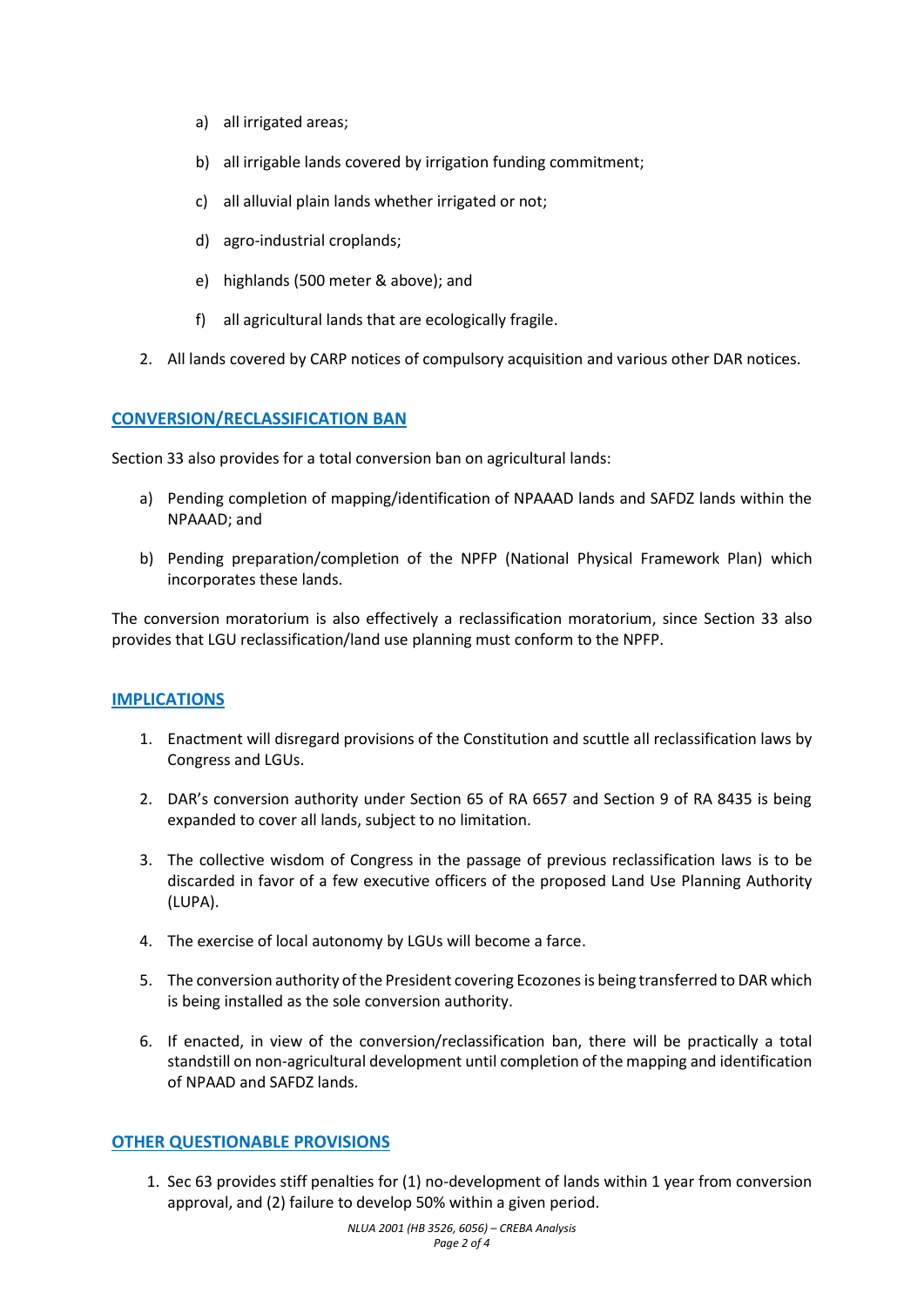- 2. Sec 68 increases the penalty for premature/illegal conversion.
- 3. Sec 70 provides for penalties for reclassification of protected lands.
- 4. Transfer of HLURB's land use functions to the LUPA.

# **HB 6056**

#### **BAN ON CONVERSION & RECLASSIFICATION**

- 1. Section 2(d): Protection of prime agricultural lands and highest priority to CARP
- 2. Section 4(a): Definition of agricultural lands, amending the existing definition under RA 6657 and RA 8435 by removing the phrase "and not classified..."
- 3. Section 4(ll): Definition of protected areas to include agricultural lands protected from conversion under Section 30
- 4. Section 30: Conversion ban/restrictions
	- a) Conversion restriction on all "agricultural lands" included in the NPAAAD but not limited thereto
	- b) Outright conversion ban on irrigated/irrigable lands, potential high-value crop lands, and ecologically fragile lands
	- c) Conversion restriction on CARPed and CARPable lands pending installation of farmerbeneficiaries, after which conversion shall be governed by Section 65 of RA 6657
	- d) No conversion application will be given due course pending completion of mapping of NPAAAD and SAFDZ
- 5. Section 4(e): Defining comprehensive land use plans as incorporating the protected agricultural lands
- 6. Section 4(kkk): Defining LGU zoning ordinances as incorporating the protected agricultural lands.
- 7. Section 4(pp): Defining reclassification by LGUs as subject to the requirements/procedures for conversion. In essence therefore, a conversion ban also means a reclassification ban.
- 8. Section 31. LGU reclassification shall exclude the protected agricultural lands
- 9. Section 4(xx): LGU reclassification shall be only one of the bases for conversion applications.
- 10. Section 46: Identification of industrial development areas shall take into account the NPAAAD and protected agricultural lands

#### **BIAS IN FAVOR OF PEASANT SECTOR**

1. Section 30: Bans/restricts conversion but allows it after installation of CARP beneficiaries